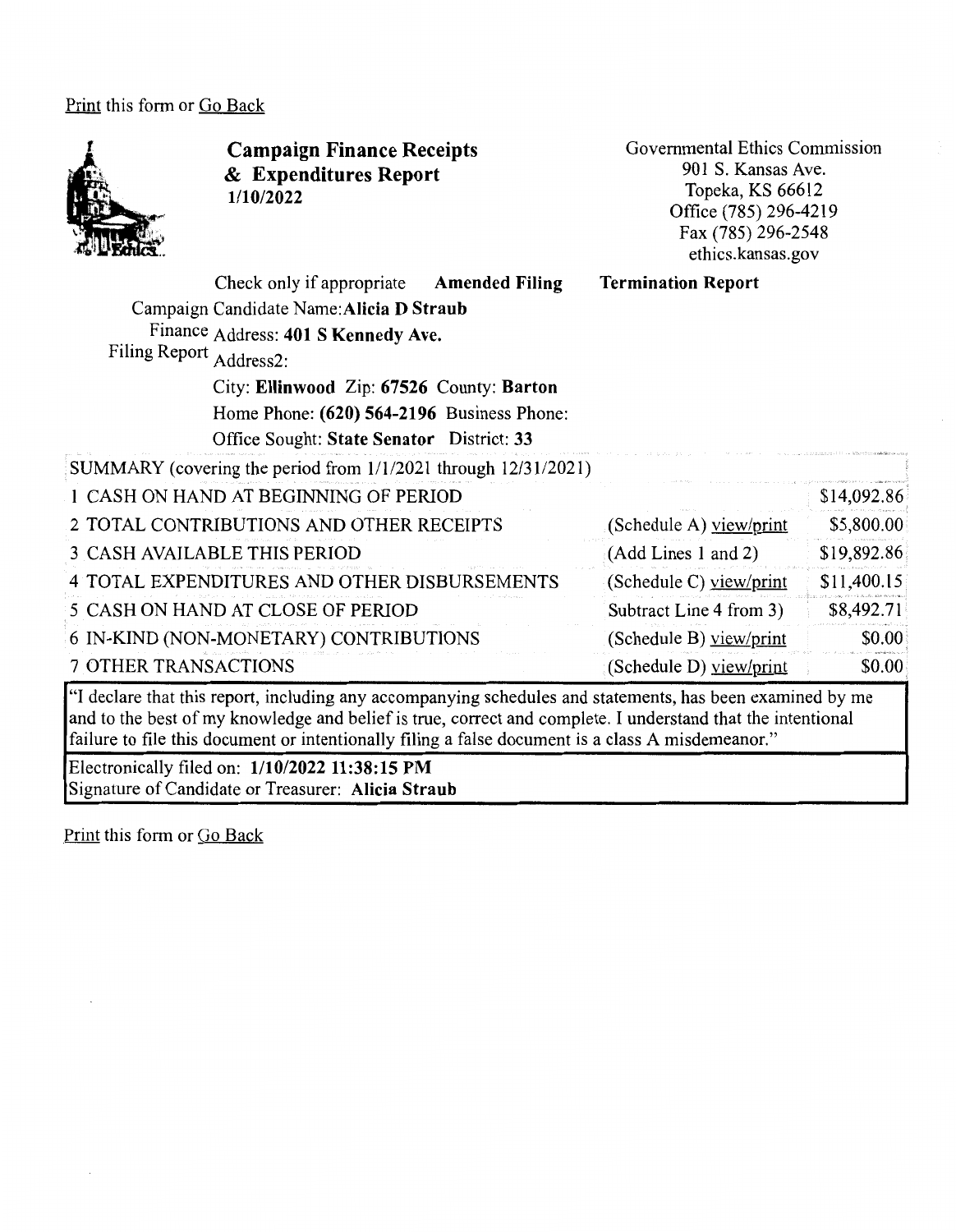$\sim$ 

## **SCHEDULE A**

# **CONTRIBUTIONS AND OTHER RECEIPTS**

**Candidate:** Alicia D Straub

| Date     | <b>Name and Address</b><br>of Contributor                                                                      | <b>Type of Payment</b>                | Occupation of<br><b>Individual Giving</b><br>More Than \$150 | <b>Amount</b> |
|----------|----------------------------------------------------------------------------------------------------------------|---------------------------------------|--------------------------------------------------------------|---------------|
|          |                                                                                                                | Cash, Check, Loan, E-<br>funds, Other |                                                              |               |
| 12/30/21 | Kansas Crossing Casino LC<br>3501 SW Fairlawn Rd.<br><b>Ste 200</b><br>Topeka KS 66614                         | Check                                 |                                                              | \$500.00      |
| 12/22/21 | Stray Dog PAC of Kansas<br>11460 Tomahawk Creek<br>Pkwy<br>Ste 300<br>Leawood KS 66211                         | Check                                 |                                                              | \$200.00      |
| 12/22/21 | Kansas Rural Independent<br>Telecoms PAC<br>PO Box 4799<br>Topeka KS 66604                                     | Check                                 |                                                              | \$500.00      |
| 12/20/21 | <b>Kansas Beer Wholesalers</b><br><b>Association PAC</b><br>100 SE 9th ST<br><b>Ste 100</b><br>Topeka KS 66612 | Check                                 |                                                              | \$1,000.00    |
| 12/20/21 | BHCMC, LLC<br>19930 W. 161st Street<br>Olathe KS 66062                                                         | Check                                 |                                                              | \$500.00      |
| 12/18/21 | Kansas Association of<br><b>Nurse Anesthetists</b><br>Not Available<br>Not Available NA                        | Check                                 |                                                              | \$500.00      |
| 12/10/21 | <b>Kansas Contractors</b><br>Association<br>800 SW Jackson ST #100<br>Topeka KS 66612                          | Check                                 |                                                              | \$250.00]     |
| 12/10/21 | Blue Cross Blue Shield of<br>Kansas<br>1133 SW Topeka Blvd.<br>Topeka KS 66629                                 | Check                                 |                                                              | \$500.00      |
| 12/01/21 | PAC Of Kansas<br>Ophthamologists<br>10 W Phillip Rd.<br>Suite 120<br>Vernon Hills IL 60061                     | Check                                 |                                                              | \$250.00      |
| 11/27/21 | <b>RAI Services Company</b>                                                                                    | Check                                 |                                                              | \$250.00      |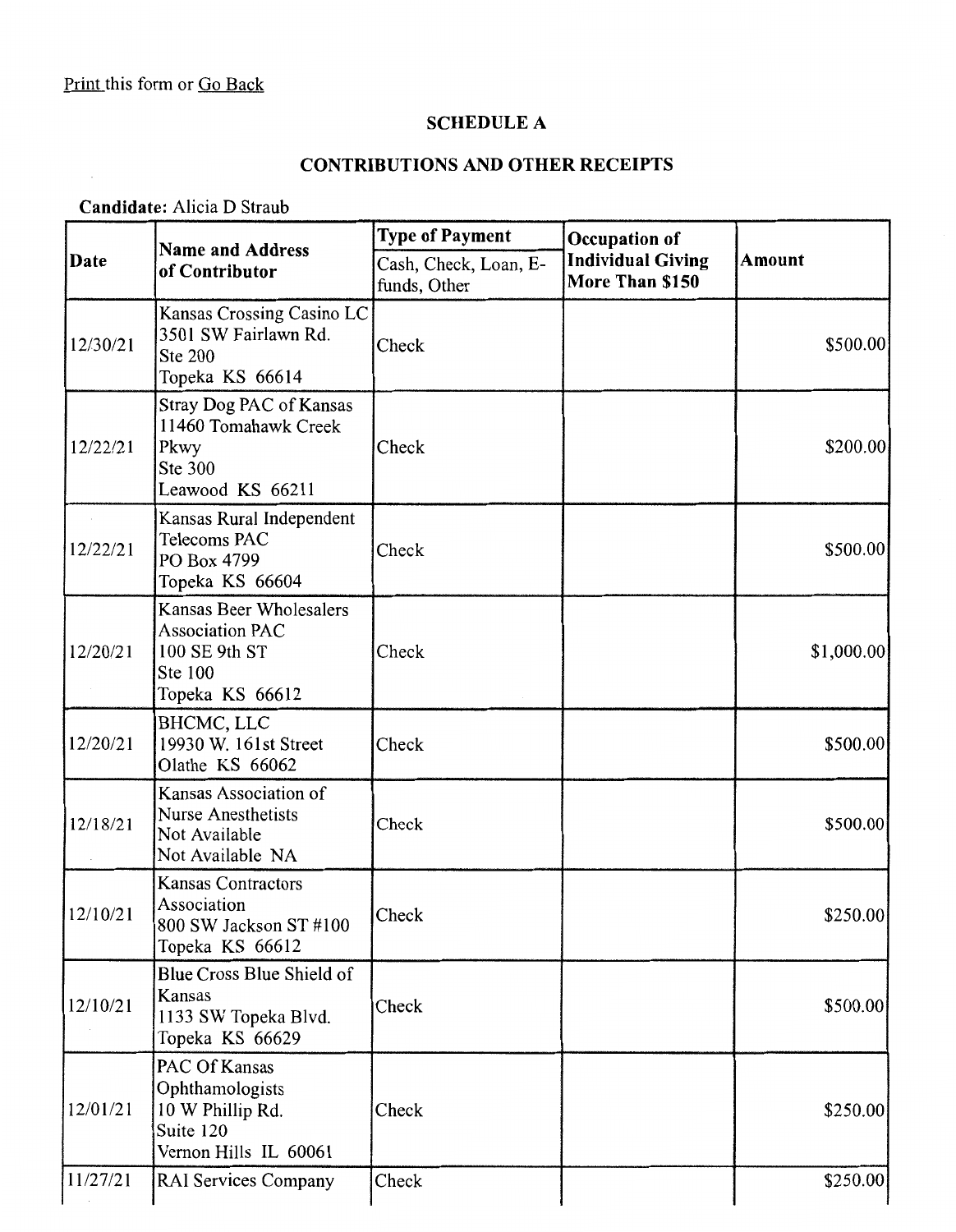|                                                | <b>PO Box 464</b><br>Winston-Salem NC 27102                                    |         |              |  |            |
|------------------------------------------------|--------------------------------------------------------------------------------|---------|--------------|--|------------|
| 11/15/21                                       | Kansas Automobile Dealers<br>731 South Kansas Ave.<br>Topeka KS 66603          | Check   |              |  | \$250.00   |
| 11/11/21                                       | Lewis Legal News, Inc.<br>1701 E Cedar St., Suite 111 Check<br>Olathe KS 66062 |         |              |  | \$1,000.00 |
| 107/06/21                                      | Darin Miller<br>621 W Douglas Ave.<br>Andover KS 67002                         | E Funds | <b>Sales</b> |  | \$100.00]  |
|                                                | Total Itemized Receipts for Period                                             |         |              |  | \$5800.00  |
| Total Unitemized Contributions (\$50 or less)  |                                                                                |         | \$0]         |  |            |
| Sale of Political Materials (Unitemized)       |                                                                                |         | \$0]         |  |            |
| Total Contributions When Contributor Not Known |                                                                                |         | \$0          |  |            |
| TOTAL RECEIPTS THIS PERIOD                     |                                                                                |         | \$5800.00    |  |            |

Print this form or Go Back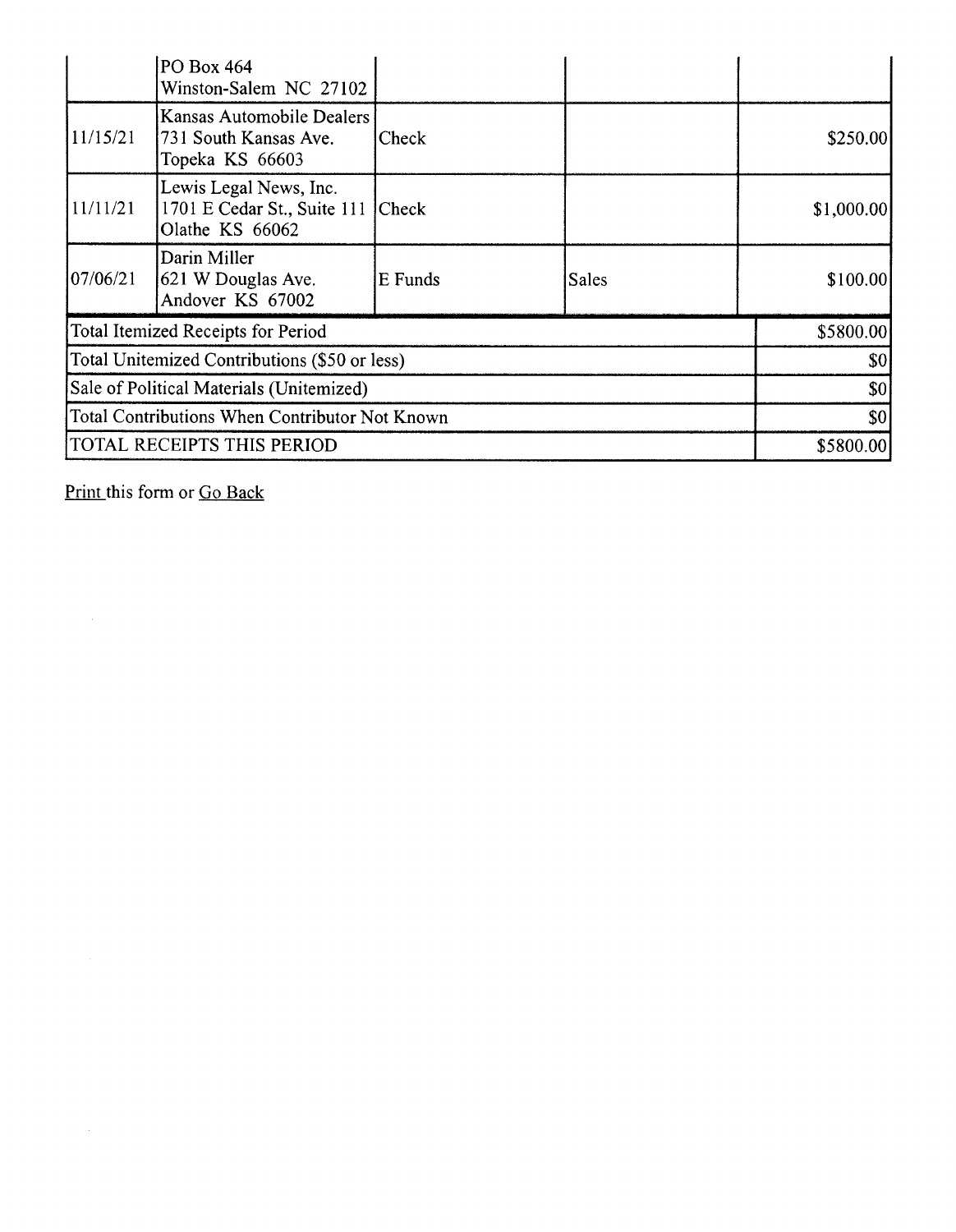## **SCHEDULE C**

#### **EXPENDITURES AND OTHER DISBURSEMENTS**

#### **Candidate:** Alicia D Straub

| Date     | <b>Name and Address</b>                                                       | <b>Purpose of Expenditure</b><br>or Disbursement | Amount   |
|----------|-------------------------------------------------------------------------------|--------------------------------------------------|----------|
| 10/30/21 | Club House Inn & Suites<br>924 SW Henderson Rd.<br>Topeka KS 66615            | Meeting/Travel Lodging                           | \$98.90  |
| 09/11/21 | High Plains Journal<br>Not Available<br>Not Available NA                      | Subscription journal subscription                | \$58.00  |
| 08/24/21 | Alicia Straub<br>401 S Kennedy Ave<br>Ellinwood KS 67526                      | Mileage St. John/Wichita                         | \$173.60 |
| 08/16/21 | Alicia Straub<br>401 S Kennedy Ave<br>Ellinwood KS 67526                      | Mileage Larned/LaCrosse                          | \$64.96  |
| 08/16/21 | Alicia Straub<br>401 S Kennedy Ave<br>Ellinwood KS 67526                      | Mileage KIOGA                                    | \$122.08 |
| 08/09/21 | Alicia Straub<br>401 S Kennedy Ave<br>Ellinwood KS 67526                      | Mileage ALEC Return Mileage                      | \$513.52 |
| 08/06/21 | <b>Nextech Wireless</b><br>2827 Tenth Street<br>Great Bend KS 67530           | Cell Phone Cell Phone                            | \$142.08 |
| 07/30/21 | Town Square Cabins<br>Not Available<br>Not Available NA                       | Meeting/Travel Lodging/ALEC                      | \$137.38 |
| 07/30/21 | Hampton Inn Salt Lake City, UT<br>Not Available<br>Not Available NA           | Meeting/Travel Lodging/ALEC                      | \$580.80 |
| 07/28/21 | American Legislative Exchange<br>Council<br>Not Available<br>Not Available NA | Meeting/Travel ALEC Conference-Utah              | \$725.00 |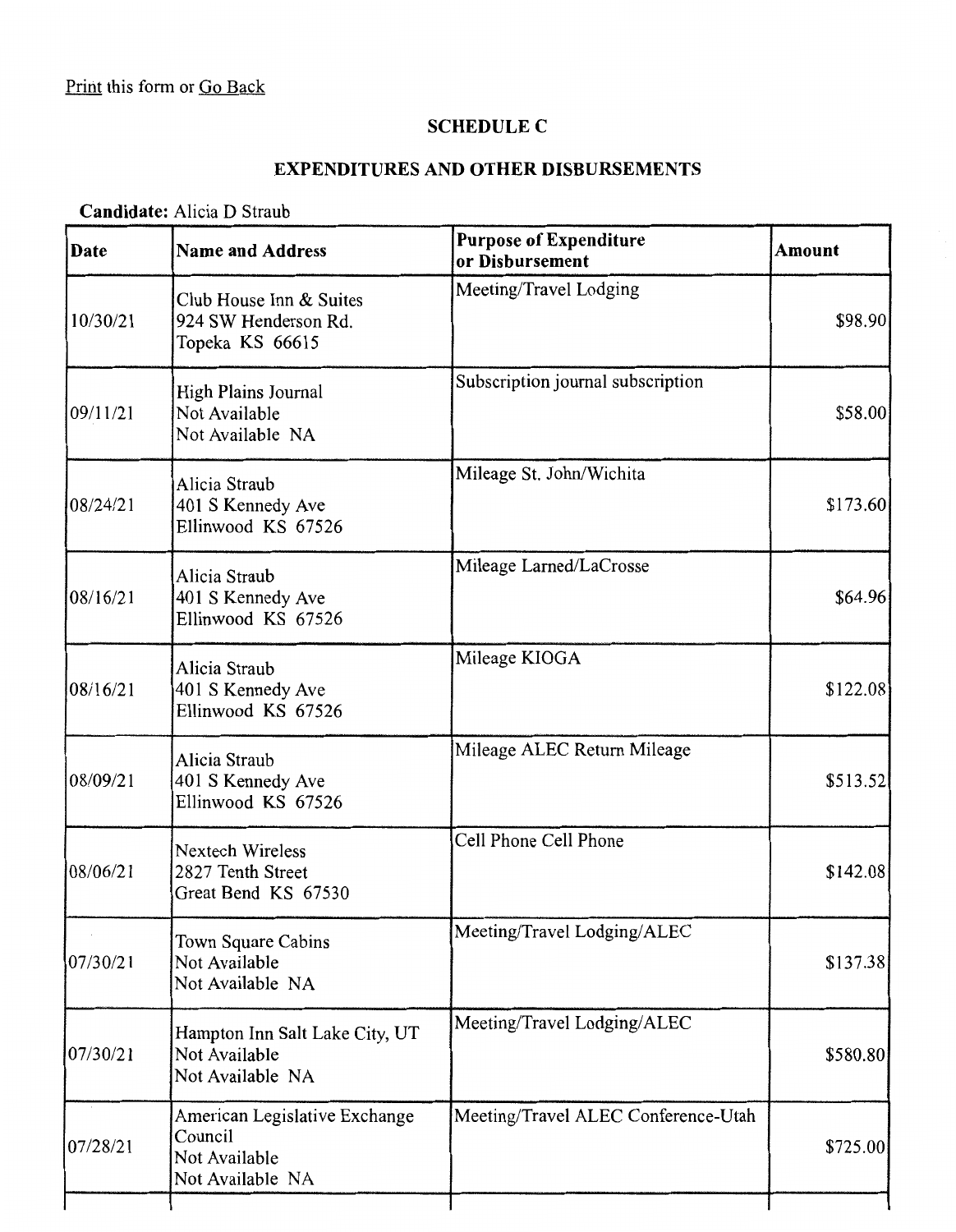| 107/27/21 | Alicia Straub<br>401 S Kennedy Ave<br>Ellinwood KS 67526                  | Mileage ALEC Conference                                 | \$513.52 |
|-----------|---------------------------------------------------------------------------|---------------------------------------------------------|----------|
| 07/19/21  | Alicia Straub<br>401 S Kennedy Ave<br>Ellinwood KS 67526                  | Mileage Larned/Garden City                              | \$185.92 |
| 07/18/21  | Clarion Inn<br>1911 E Kansas Ave.<br>Garden City KS 67846                 | Meeting/Travel Lodging                                  | \$144.31 |
| 07/16/21  | Wal-Mart<br>3503 Tenth St.<br>Great Bend KS 67530                         | Supplies After Harvest Festival Parade                  | \$99.22  |
| 07/13/21  | <b>Ellinwood Packing Plant</b><br>989 US-56<br>Ellinwood KS 67526         | Meeting/Travel Refreshments                             | \$52.93  |
| 07/12/21  | Alicia Straub<br>401 S Kennedy Ave<br>Ellinwood KS 67526                  | Mileage Pratt, St. John, Larned, Scott                  | \$287.84 |
| 07/06/21  | Wal-Mart<br>3503 Tenth St.<br>Great Bend KS 67530                         | Supplies Ink                                            | \$125.33 |
| 06/26/21  | Hotels.com<br>Not Available<br>Not Available NA                           | Meeting/Travel Lodging Republican<br>Meeting Norman, OK | \$141.04 |
| 06/19/21  | Mizumi<br>1318 Kansas Ave.<br>Great Bend KS 67530                         | Meeting/Travel Meals                                    | \$82.61  |
| 06/08/21  | Ellinwood Chamber of Commerce<br>110 N Main St.<br>Ellinwood KS 67526     | Miscellaneous After Harvest Festival<br>Advertising     | \$250.00 |
| 05/05/21  | Margaritas Jalisco<br>1616 SW 17th St.<br>Topeka KS 66604                 | Meeting/Travel Meals                                    | \$90.88  |
| 04/23/21  | El Tapatio Mexican Restaurant<br>2605 Stagg Hill Rd<br>Manhattan KS 66502 | Meeting/Travel Meals                                    | \$61.19  |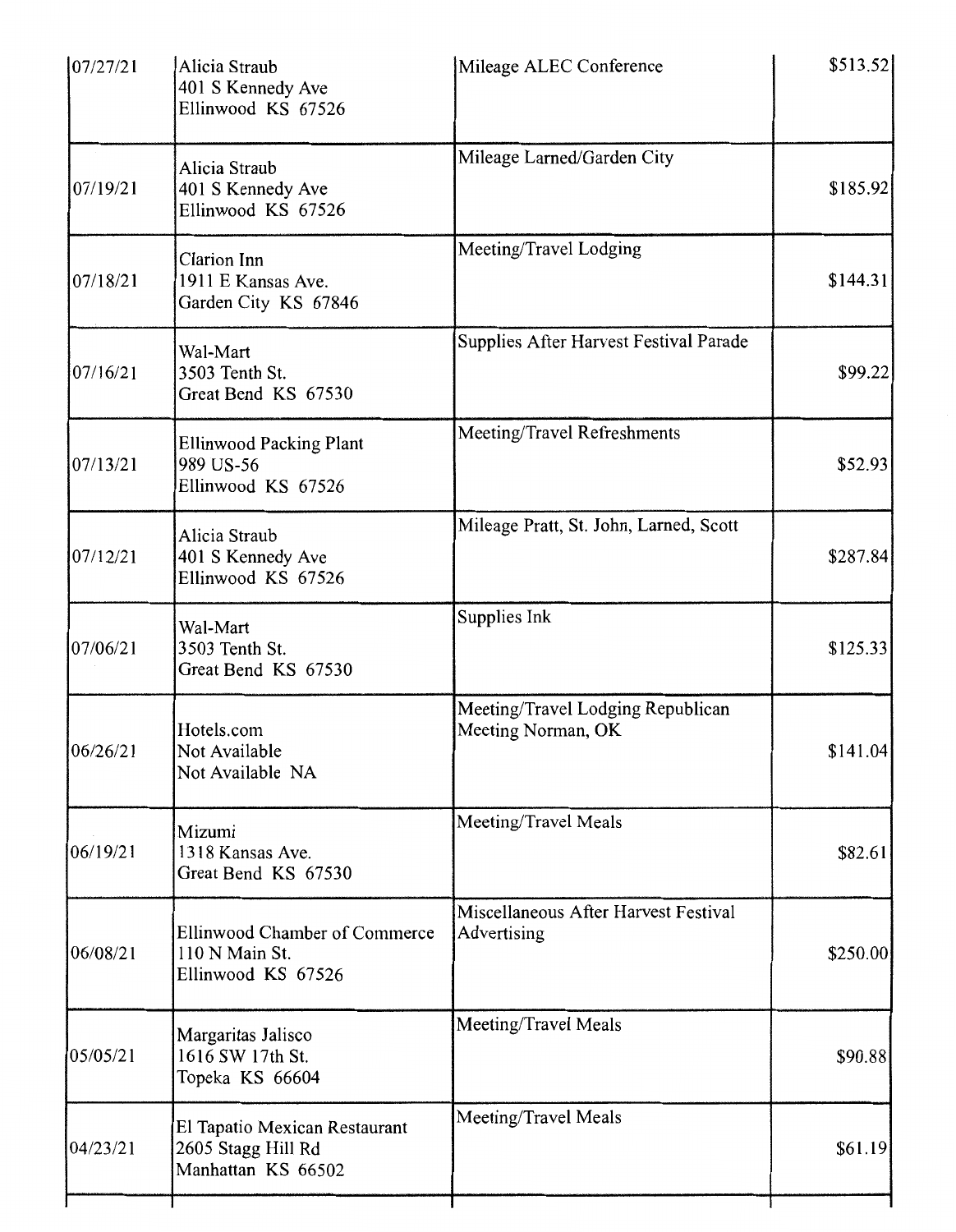| 104/19/21 | Hotels.com<br>Not Available<br>Not Available NA            | Meeting/Travel Lodging Garden City             | \$115.86 |
|-----------|------------------------------------------------------------|------------------------------------------------|----------|
| 04/19/21  | Alicia Straub<br>401 S Kennedy Ave<br>Ellinwood KS 67526   | Mileage Wakeeney & Garden City                 | \$271.04 |
| 04/03/21  | Hotels.com<br>Not Available<br>Not Available NA            | Meeting/Travel Lodging                         | \$143.62 |
| 04/02/21  | El Dos De Oros<br>409 E Sycamore St.<br>Ness City KS 67560 | Meeting/Travel Meals                           | \$76.47  |
| 03/01/21  | <b>KLEAR</b><br>Not Available<br>Not Available NA          | Subscription KLEAR Membership                  | \$300.00 |
| 03/01/21  | <b>KCI</b> Airport<br>Not Available<br>Not Available NA    | Meeting/Travel Parking                         | \$69.00  |
| 02/28/21  | Hyatt Regency Orlando<br>Not Available<br>Not Available NA | Meeting/Travel Travel/Lodging CPAC-<br>Orlando | \$124.88 |
| 02/28/21  | Fox Rent a Car<br>Not Available<br>Not Available NA        | Meeting/Travel Rental Car - CPAC<br>Orlando    | \$331.62 |
| 02/26/21  | Spirit Airlines.com<br>Not Available<br>Not Available NA   | Meeting/Travel Travel for CPAC-<br>Orlando     | \$160.00 |
| 02/25/21  | Expedia.com<br>Not Available<br>Not Available NA           | Meeting/Travel Lodging CPAC-Orlando            | \$393.24 |
| 02/25/21  | Spirit Airlines.com<br>Not Available<br>Not Available NA   | Meeting/Travel Travel for CPAC-<br>Orlando     | \$813.56 |
| 02/19/21  | <b>Hyatt Place</b><br>Not Available                        | Meeting/Travel Lodging                         | \$69.69  |